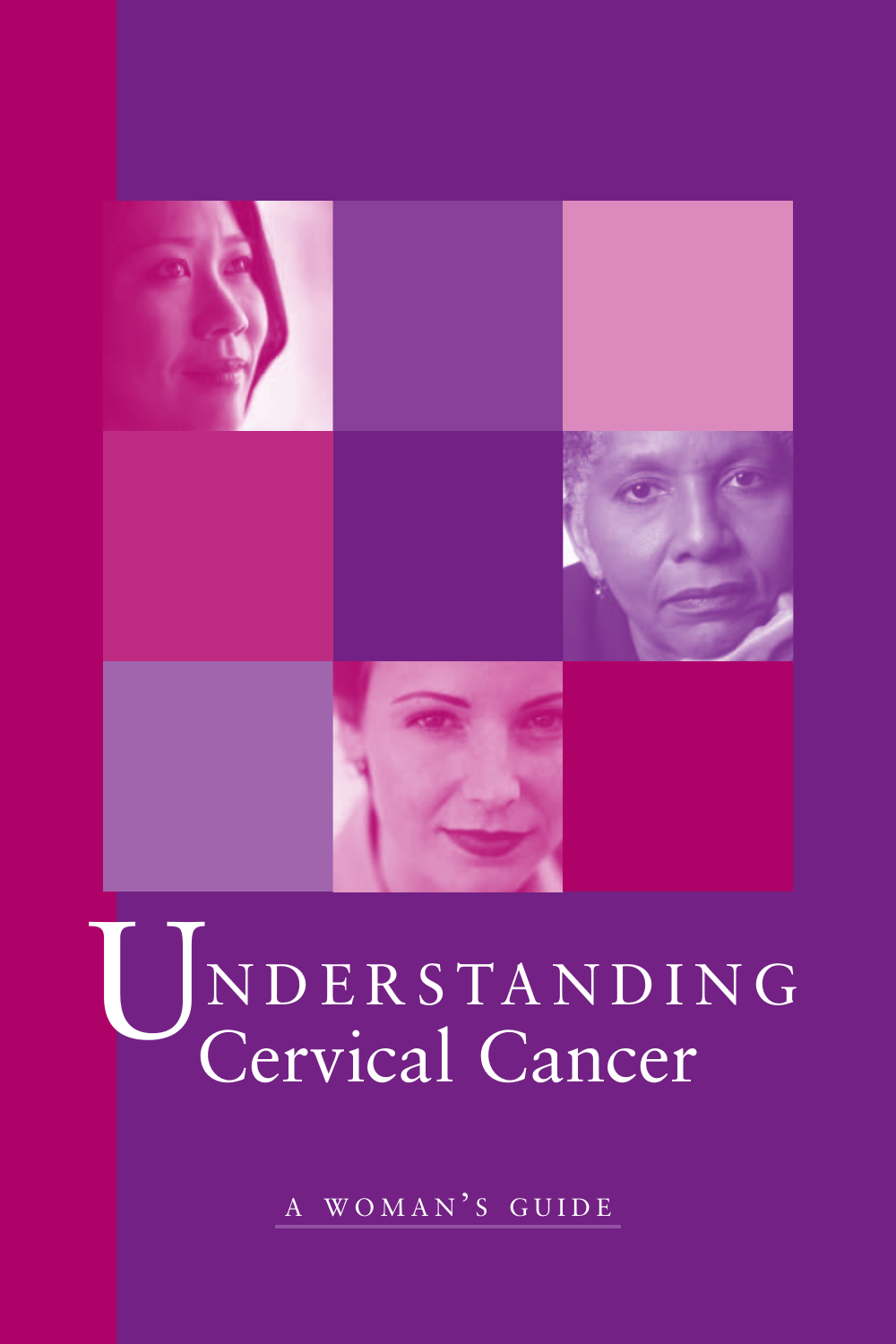# CONTENTS

| CERVICAL CANCER: AN OVERVIEW 2       |
|--------------------------------------|
| WORKING WITH YOUR TREATMENT TEAM  4  |
|                                      |
| <b>LIVING WITH CANCER THERAPY 12</b> |
| CERVICAL CANCER RESOURCE LIST  16    |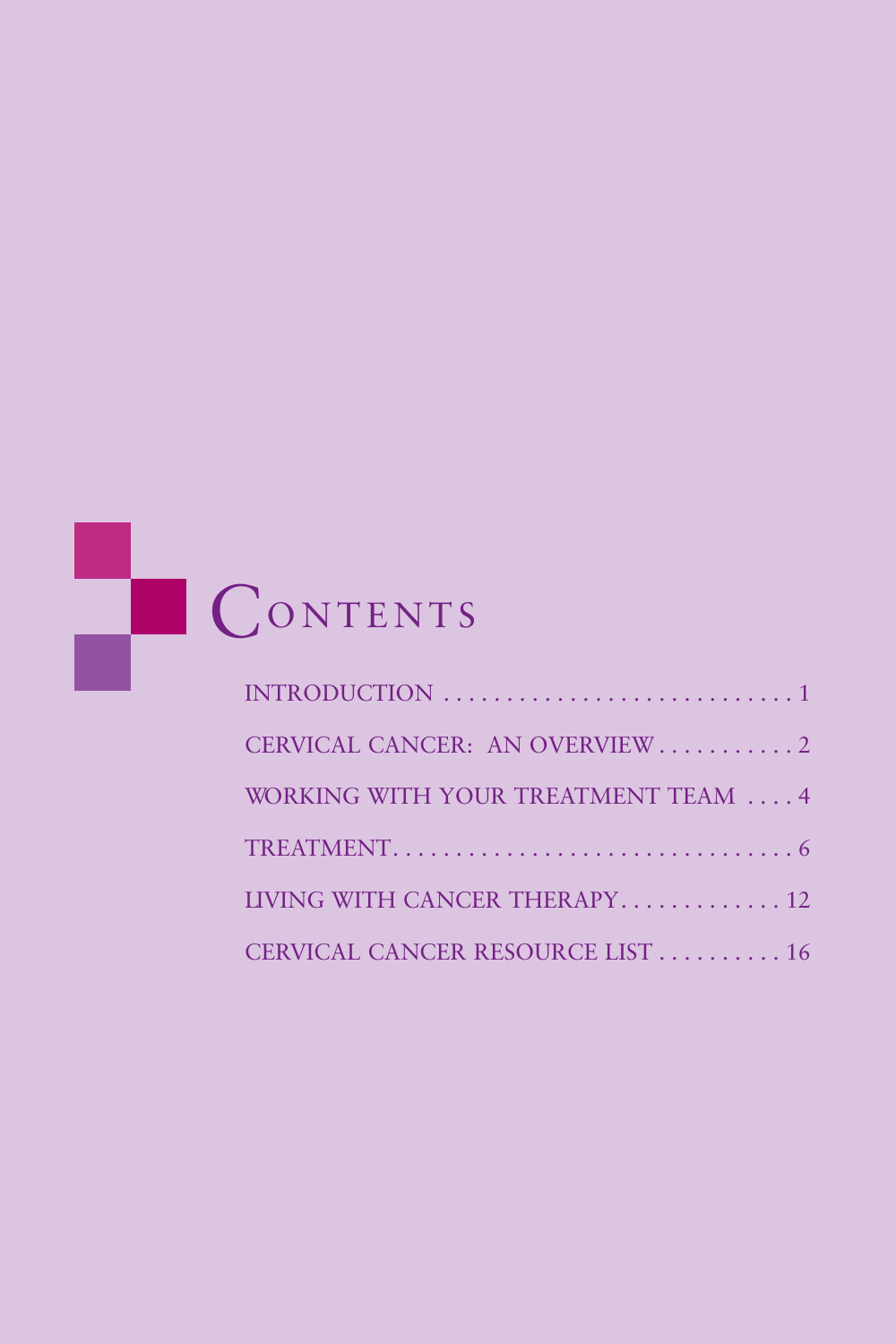# INTRODUCTION

**You have received a diagnosis of cervical cancer.** The amount of information you receive at the time of diagnosis can feel overwhelming. All at once, you may feel there are questions to be answered, decisions to be made, and so much information to be understood.

A team of health care professionals will work with you throughout your treatment process. Each of them has an important job, but the most vital member of the team is you. To play an active role during your treatment, it helps to learn as much about cervical cancer as possible.

This booklet will take you through the basics of what you need to know about cervical cancer. It will introduce you to the people who may be part of your treatment team. It will identify the different types of treatment for cervical cancer. It may also help prepare you to talk with your treatment team and to feel more confident about your treatment plan.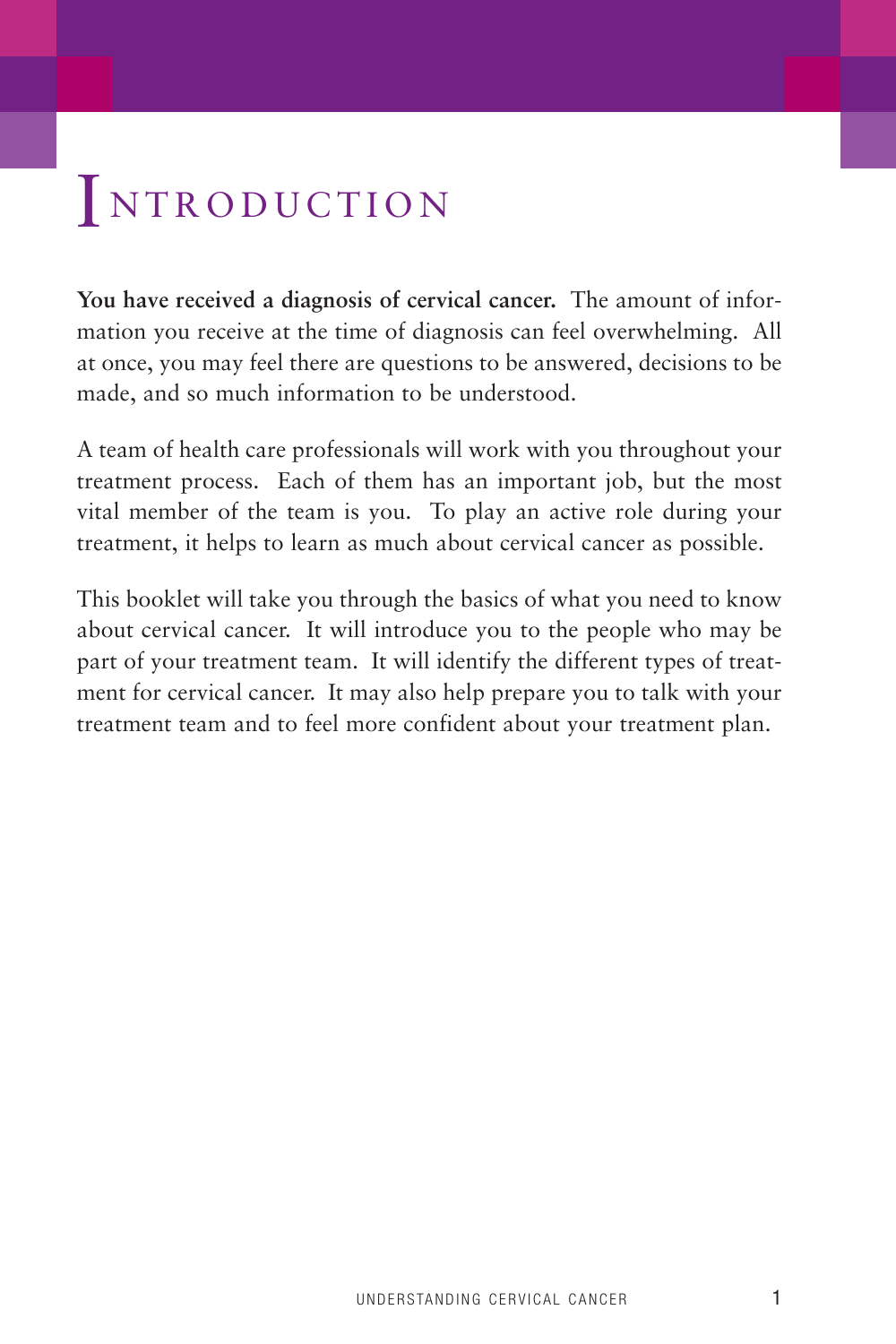# CERVICAL CANCER: AN OVERVIEW

**Cancer occurs when cells in an area of the body grow abnormally.** Cervical cancer starts in the cervix, the narrow opening at the bottom of the uterus (or womb), also known as the mouth of the womb. The uterus is where a baby grows during pregnancy. The cervix connects the uterus to the vagina, which leads to the outside of a woman's body. These reproductive organs are located in the pelvis, close to the bladder and rectum.

It can take many years for cervical cancer to develop. Normal cells in the cervix tissue may become abnormal (or precancerous) for a number of reasons. These cells can usually be detected by Pap tests. Sometimes these abnormal cells are not detected because screening was not done or they were not detected. When this happens and they are not treated, they may turn into cancer cells.

Cervical cancer is one of just a few cancers caused by a virus. The virus, called human papillomavirus (HPV) can infect a woman's cervix when she has sex. OK — so now we've said it — most cervical cancer is related to a virus which is transmitted through sexual contact. This connection may shock you or make you feel embarrassed. It's important for you to remember that sex is a normal part of adult life. HPV is common in all women who've had sex. Most are just fortunate not to get cancer from the virus. It is not possible to know when or from whom you got HPV, and spending energy on guilt, blame or anger is just not helpful. You will need to focus your energy on getting through your cancer care.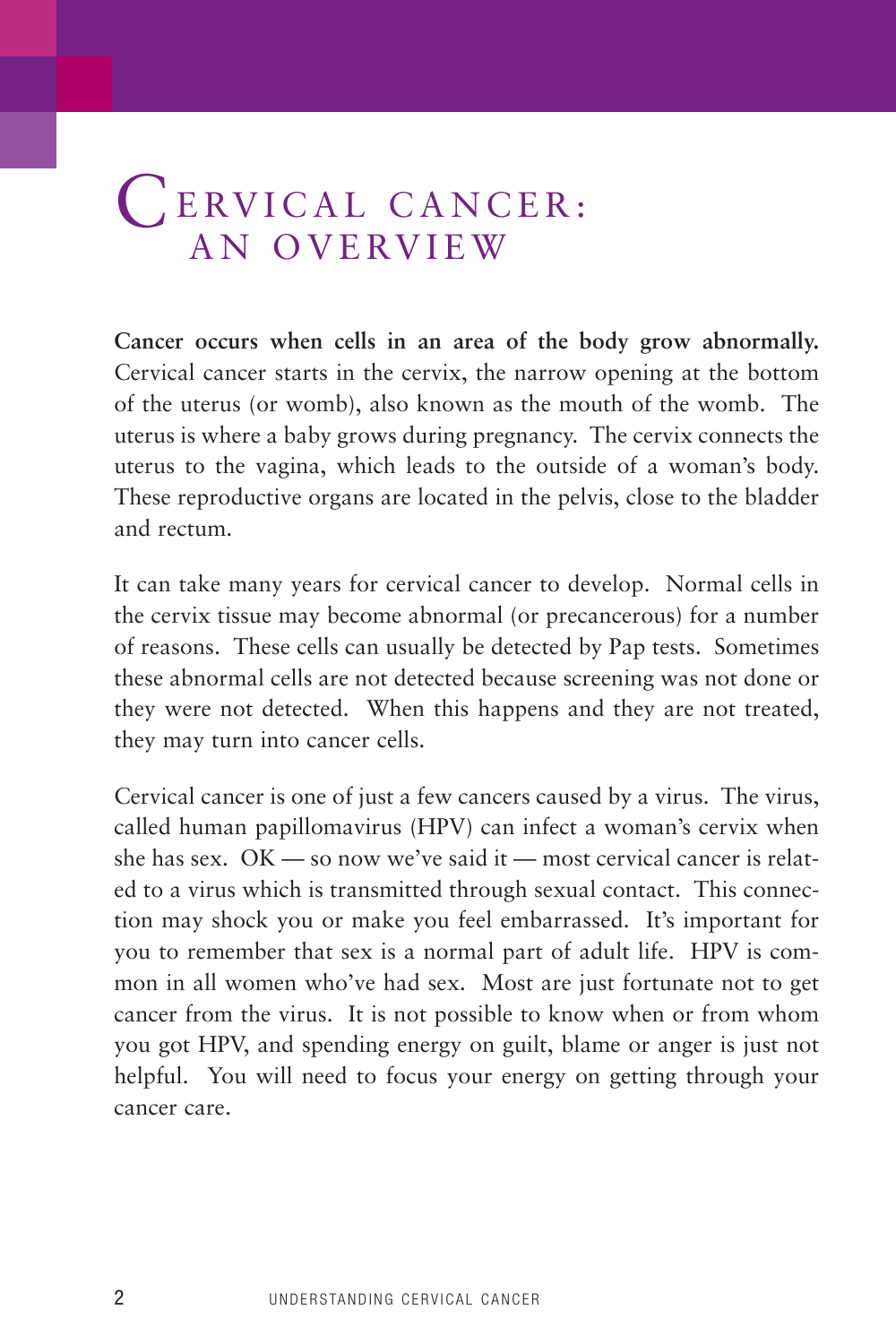# STAGING

After cervical cancer is diagnosed, your treatment team will do more tests to determine if the cancer has spread. If necessary, further tests, such as X-rays, CT scans or additional biopsies are done to determine how far it has spread. This process is called staging. Staging helps to determine what treatment plan is best for you.



# Cervical cancer is grouped into four stages.

**Stage I:** The cancer is found only in the cervix.

**Stage II:** The cancer has spread from the cervix to the upper part of the vagina or the tissue around the uterus. It has not spread to the pelvic wall. (The pelvic wall is the muscle and connective tissues that line the insides of the pelvic bones.)

**Stage III:** The cancer has spread to the lower part of the vagina or to the pelvic wall. It may block the flow of urine to the bladder. Cancer cells may also be found in the lymph nodes in the pelvis.

**Stage IV:** The cancer has spread to other body parts within or outside of the pelvis. Cancer cells may be found in the bladder, rectum, abdomen, liver, intestines or lungs.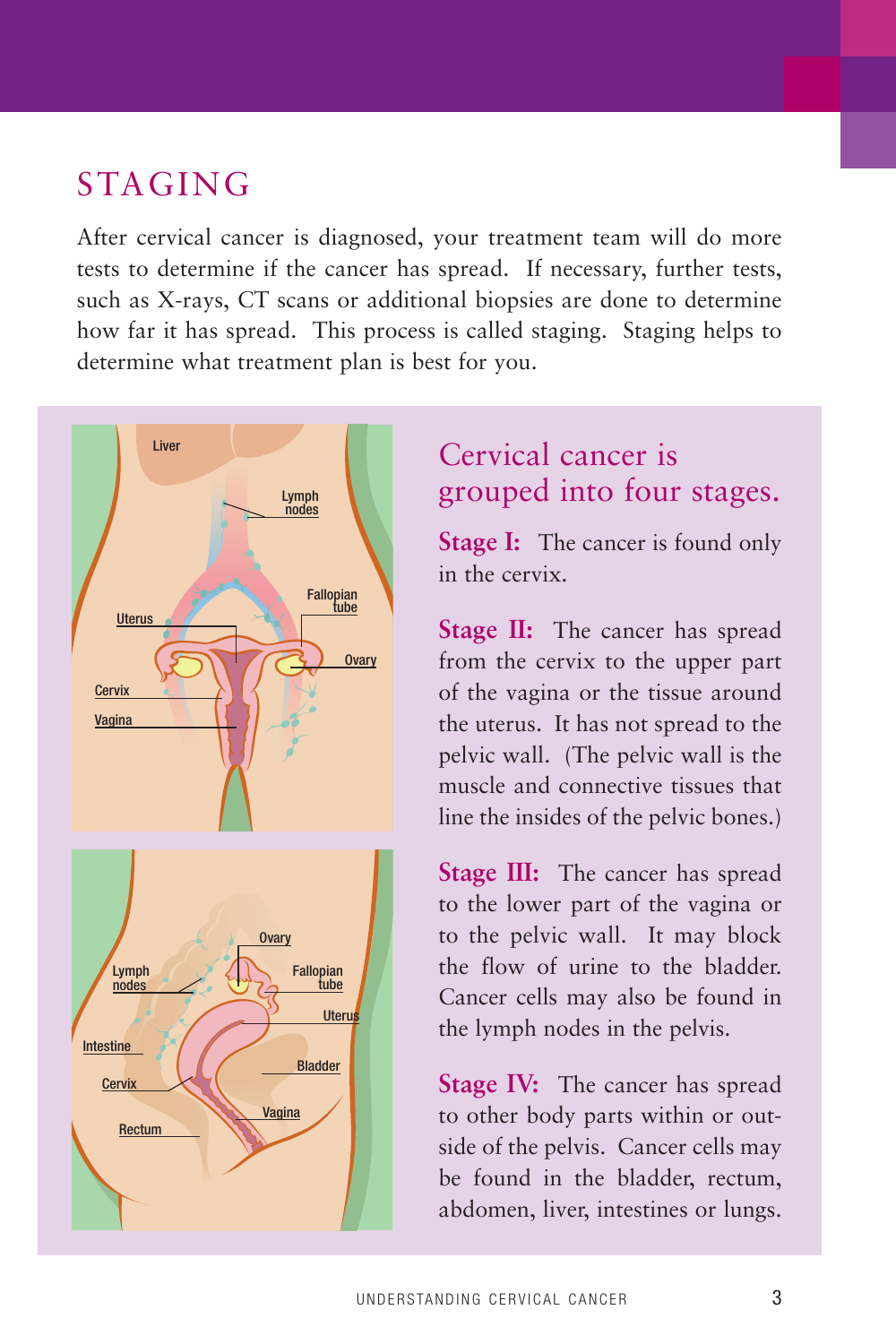# WORKING WITH YOUR TREATMENT TEAM

**During your treatment, you will come in contact with many health care professionals.** These people make up your treatment team. They will work with each other and you to provide the special care you need. Your treatment team may include some of the health care professionals listed below:

**Oncologist** the cancer specialist who will coordinate your care. There are different types of oncologists. Your treatment team may include a:

- ➤ **Gynecologic oncologist** who is specially trained in the comprehensive medical and surgical care of reproductive tract cancers like cervical cancer from diagnosis to completion of treatment.
- ➤ **Medical oncologist** who specializes in using drug therapy (chemotherapy) to treat cancer.
- ➤ **Radiation oncologist** who specializes in using radiation therapy to treat cancer.

**Oncology nurse** a nurse who specializes in cancer care. An oncology nurse can work with you on every aspect of your care, from helping you understand your diagnosis and treatment to providing emotional and social support.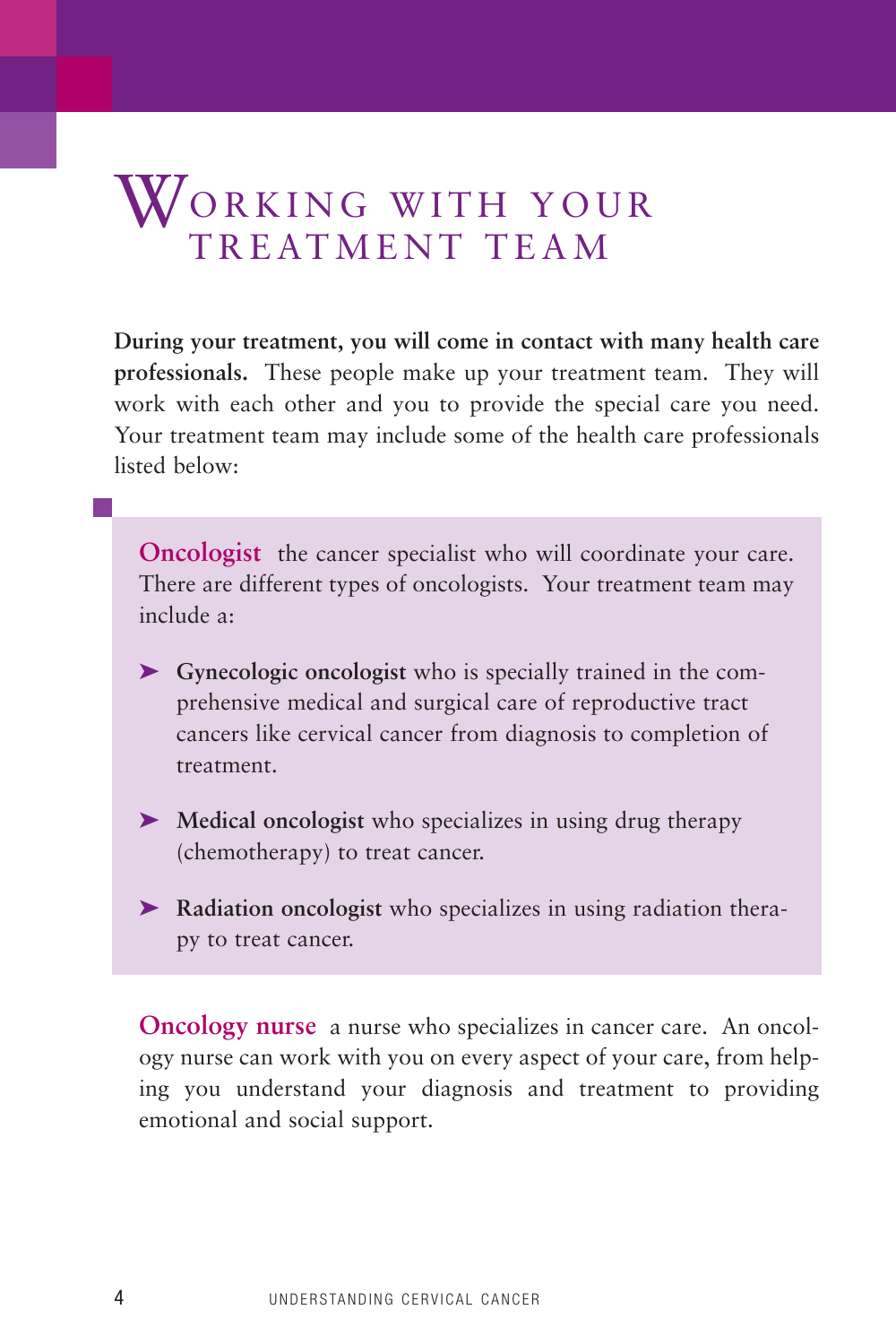**Social worker** a professional trained in counseling and practical assistance, community support programs, home care, transportation, medical assistance, insurance and entitlements. They are very helpful advocates, especially when you are first diagnosed and unsure what to do next.

**Hospital chaplain** many clinics and hospitals offer cancer patients the support of a chaplain during their cancer care.

# Talking with your treatment team

You deserve expert advice and treatment from your treatment team. Be sure to talk openly about your concerns with the members of your treatment team. Let them know what is important to you. If it is hard for you to speak for yourself, these tips may help:

- ➤ Make a list of questions before your visit. Ask the most important questions first.
- ➤ Take notes or ask a friend to take notes during your appointments. Your friend can write down questions and answers, remind you of questions you wanted to ask, and help you to remember details of what was said.
- ➤ If you don't understand something, ask the treatment team member to explain it again in a different way.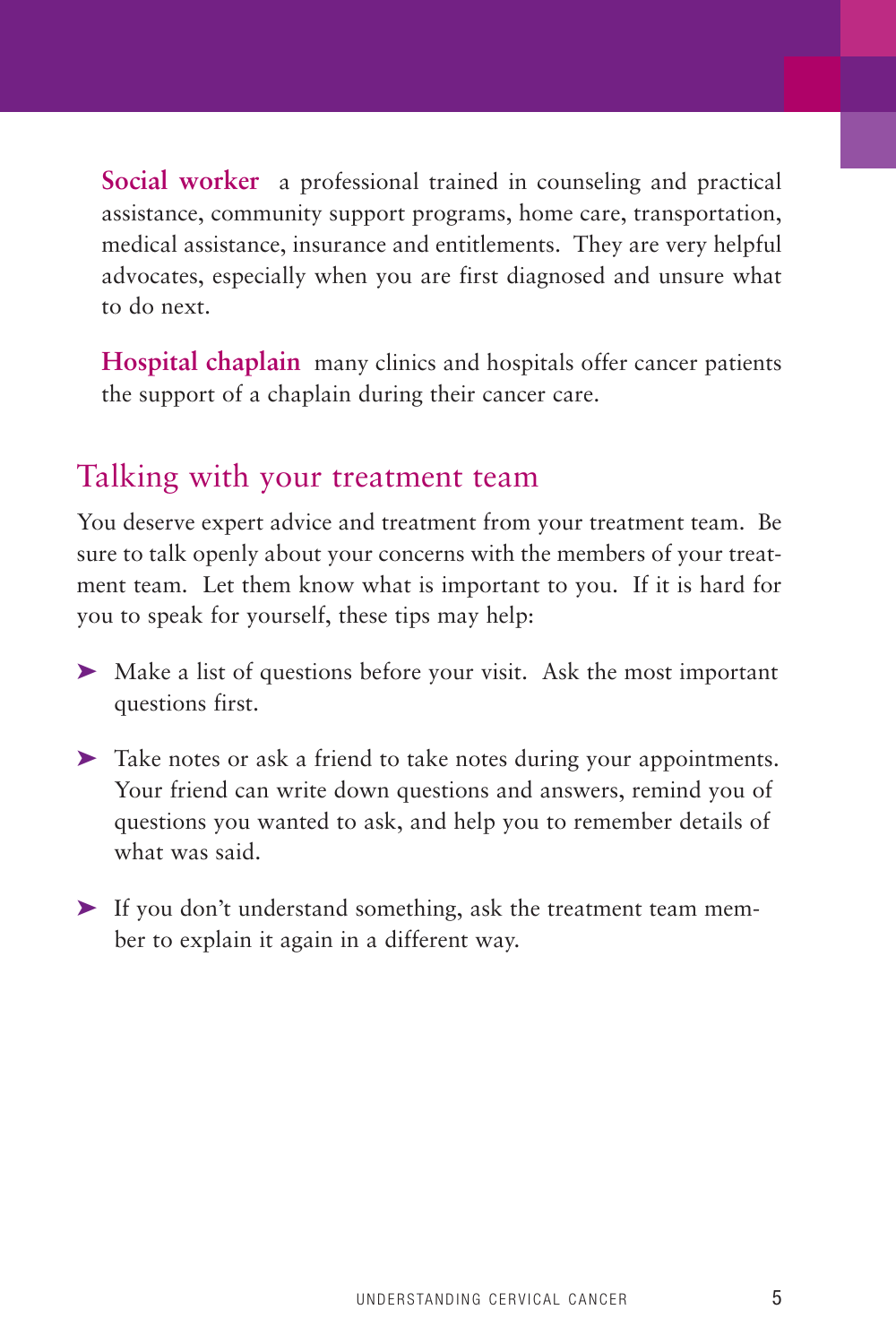# TREATMENT

**Cervical cancer may be treated with surgery, radiation therapy or chemotherapy.** Depending on your situation, your treatment team may recommend using a combination of treatments to treat your cancer.

Your specific treatment plan will depend on several factors, including:

- ➤ The stage of your cancer
- ➤ The size and location of your cancer
- ➤ Your age and general health

All treatments for cervical cancer have side effects. Most side effects can be managed or minimized. Some treatments may affect your sexual function or your ability to have children.

Before beginning treatment, it is important to learn about the possible side effects and talk with your treatment team members about your feelings or concerns. They can prepare you for what to expect and tell you which side effects should be reported to them immediately. They can also help you find ways to manage the side effects you experience.

# **SURGERY**

For early cervical cancer the most common treatment is surgery. Several types of surgery can be performed but the final choice for you will depend on certain characteristics that your oncologist will consider, especially the stage and size of your cancer.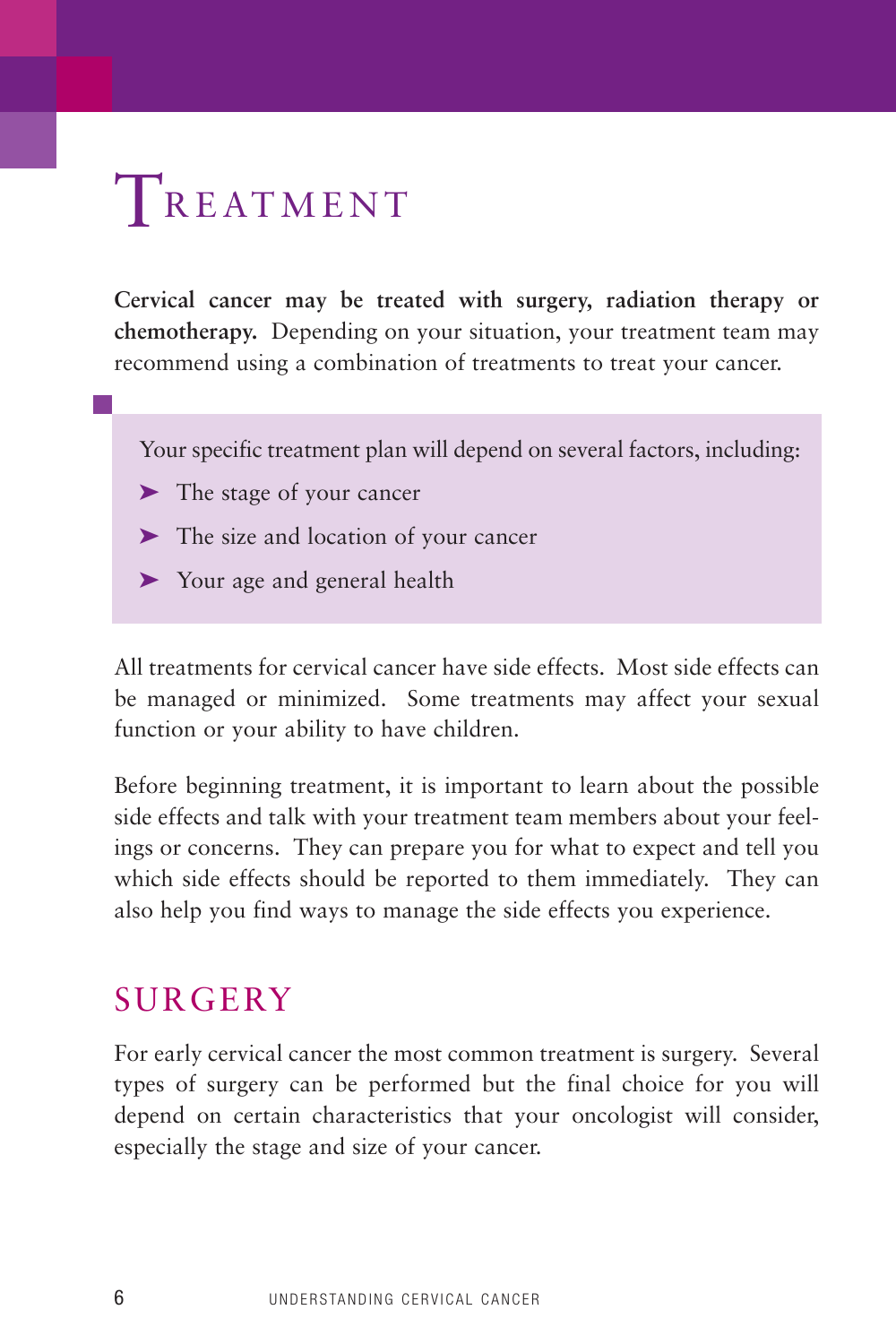**Cervical conization:** Conization means surgical removal of just the cancerous part of the cervix. Conization is an option only for the earliest cancers. This is the preferred treatment for women with very small cancers who wish to preserve fertility.

**Vaginal or abdominal hysterectomy:** In a vaginal hysterectomy, the uterus and cervix are removed through the vagina. In an abdominal hysterectomy, these organs are removed through an incision on the abdomen.

**Radical abdominal hysterectomy:** This procedure also requires an abdominal incision. The word radical means that the uterus and the tissue between the uterus and pelvic wall, as well as part of the upper vagina, are removed. Lymph nodes in the pelvis are also removed and examined to determine if the cancer has spread (radical pelvic lymphadenectomy).

In some case, both ovaries and both fallopian tubes must be removed. This procedure is called a bilateral salpingo-oophorectomy.

**Radical trachelectomy:** This is a newer surgery that is under investigation. The cervix and surrounding tissues are removed but the upper uterus is preserved for future pregnancy. This operation is only available for carefully selected women in a few major medical centers.

# Side effects of surgery

Some pain and discomfort are common after surgery. Pain can be controlled with medicine. Tell your treatment team if you are experiencing more than mild pain.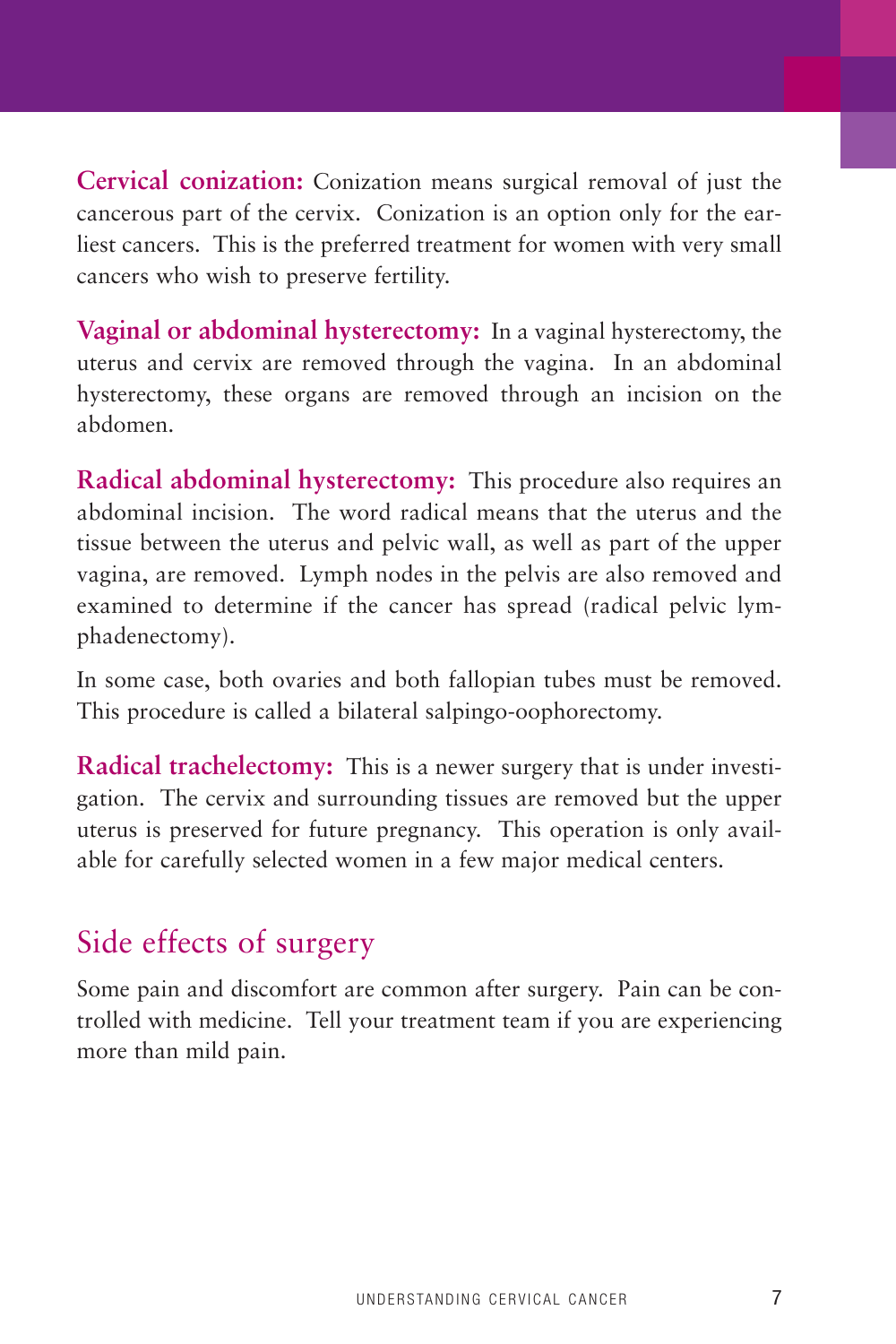**Other early side effects (days to weeks after surgery):** 

- ➤ Nausea
- ➤ Discomfort related to tubes, catheters and medical devices
- ➤ Difficulty urinating so that a catheter that may stay in your bladder for a few days to weeks is often necessary
- ➤ Soreness of the abdomen around the incision
- ➤ Cramps and gas pains
- ➤ Watery vaginal discharge or bleeding

#### **Later side effects (weeks to months):**

- ▶ Fatigue
- ➤ Difficulty urinating
- ▶ Constipation
- ➤ Shortening of the vagina

Some things may be done at the time of your surgery to minimize these side effects (such as placement of a temporary drainage catheter in your bladder). Women who have a hysterectomy will stop having periods and will no longer be able to have children. Hormone levels will be the same if the ovaries are left in or may fall to menopausal levels if the ovaries are removed. Hormone therapy to treat menopausal symptoms is usually an option if the ovaries are removed.

# RADIATION THERAPY

Radiation therapy (also called radiotherapy) uses high-energy X-rays or other types of radiation to kill cancer cells or stop them from growing. Radiation therapy can be an effective treatment for early stage cervical cancers. However, in early cervical cancer, it is more commonly used as extra treatment after surgery for patients at highest risk for relapse. Doctors also use radiation to treat larger or higher stage cancers. Your individual need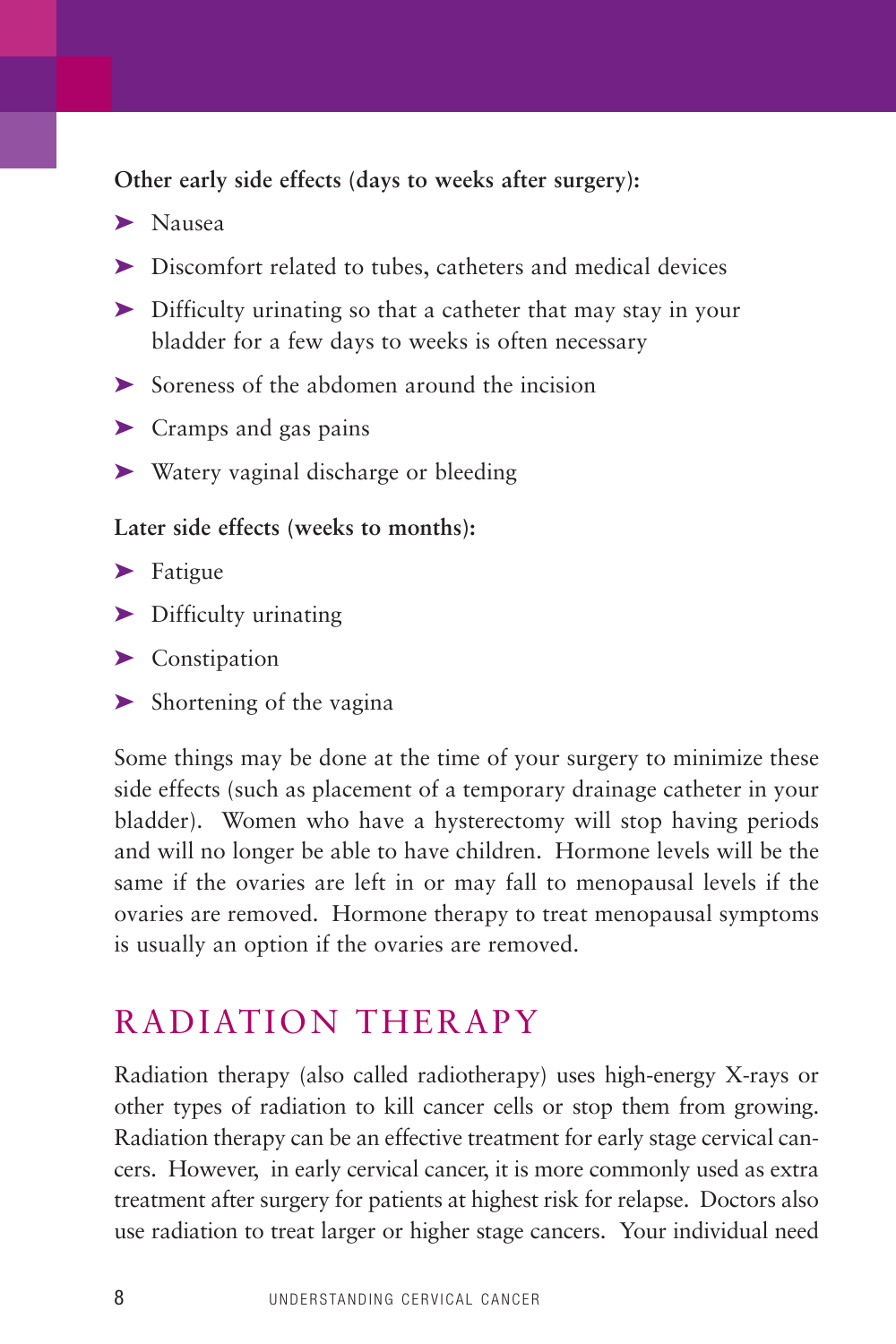for radiation therapy will be determined using information from your staging tests, examinations, and from findings at the time of surgery.

Two types of radiation therapy are used to treat cervical cancer. Radiation therapy for cervix cancer is most often given in combination with chemotherapy. When you go home after radiation, you do not need to stay away from family and friends.

- ➤ **External radiation therapy** uses a machine that directs the X-rays toward a precise region of the body. The therapy is usually given daily, Monday through Friday, for about six weeks. Radiation does not hurt and only takes a few minutes. You can be treated at a clinic, hospital, or radiation oncology office and typically you return home each day after treatment.
- ➤ **Internal radiation therapy** (also called brachytherapy) involves placing a small capsule of radioactive material inside the vagina or near the cervix. This procedure can sometimes be performed on an outpatient basis and other times it requires hospitalization for a night or two. Medication is given to alleviate the discomfort from these procedures.

# Side effects of radiation

The side effects of radiation therapy depend on the dose used and the part of the body that is being treated. Common side effects for cervix cancer patients are listed below.

### **Early side effects (occur during treatment):**

- ➤ Dry, reddened skin in the treated area
- ▶ Fatigue
- ➤ Anemia
- ➤ Diarrhea and nausea
- ➤ Discomfort when urinating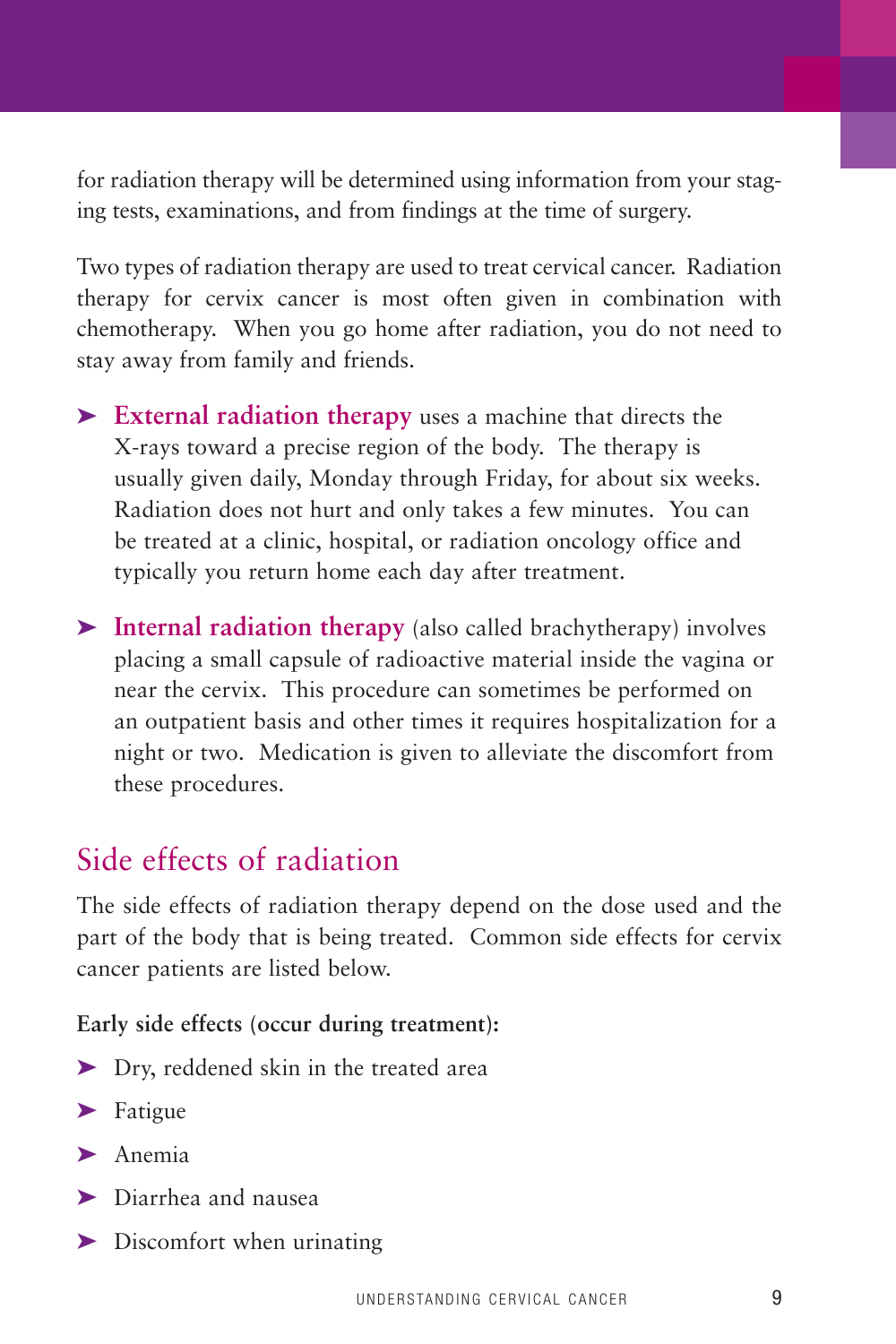Most of these side effects are temporary. Not everybody experiences all of these side effects. Be sure to talk with your treatment team members about any side effects you experience. They can help you find ways to manage them.

**Late side effects from radiation therapy include:**

- ➤ Narrowing of the vagina and loss of lubrication
- ➤ Urinary frequency
- ➤ Diarrhea (radiation colitis)
- ► Early or sudden menopause (if the ovaries stop working)

Be sure to talk with your health care team about what you can do to reduce your risk of having long-term side effects from the radiation. Some long-term complications, for example narrowing of the vagina, are better prevented than treated once they are severe.

# CHEMOTHERAPY

Chemotherapy is the use of drugs to kill cancer cells. Chemotherapy for cervical cancer is usually given intravenously (injected into a vein). You may be treated in the doctor's office or in the outpatient part of a hospital.

The drug or drugs travel through the bloodstream to reach all parts of the body. This is why chemotherapy can be effective in treating cervical cancer that has spread. However, the same drugs that kill cancer cells damage some healthy ones, causing chemotherapy side effects. To limit the damage to healthy cells, chemotherapy is usually given in cycles. Periods of chemotherapy treatment are alternated with rest periods when no chemotherapy is given. Side effects usually still occur, but are manageable.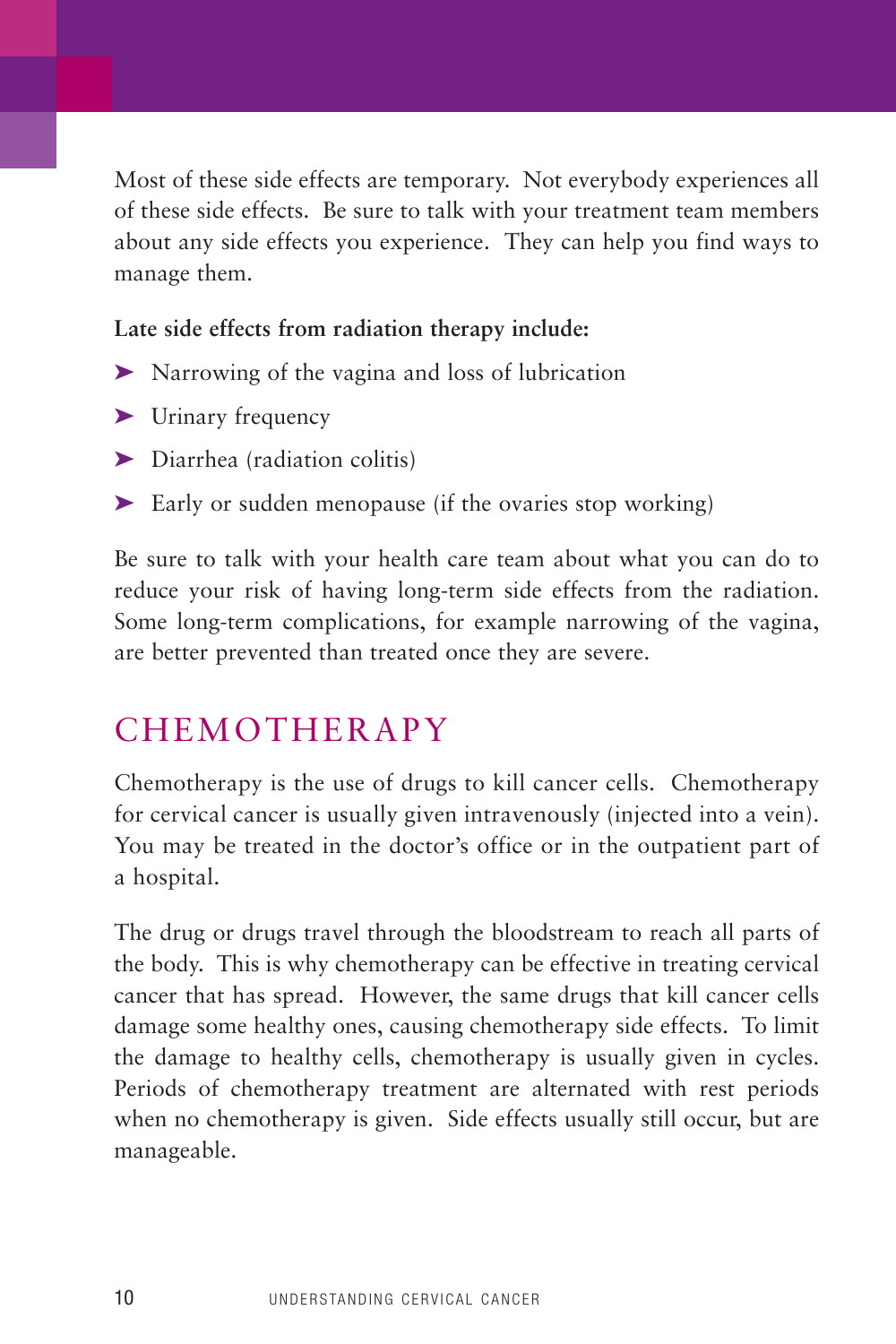# Side effects of chemotherapy

Each person responds to chemotherapy differently. Some people may have very few side effects while others experience several. Most side effects are temporary. They include:

- ➤ Nausea
- ➤ Vomiting
- ➤ Loss of appetite
- ➤ Mild hair loss
- ➤ Mouth sores
- ➤ Increased chance of infection
- ▶ Fatigue
- ➤ Bleeding or bruising easily
- ▶ Constipation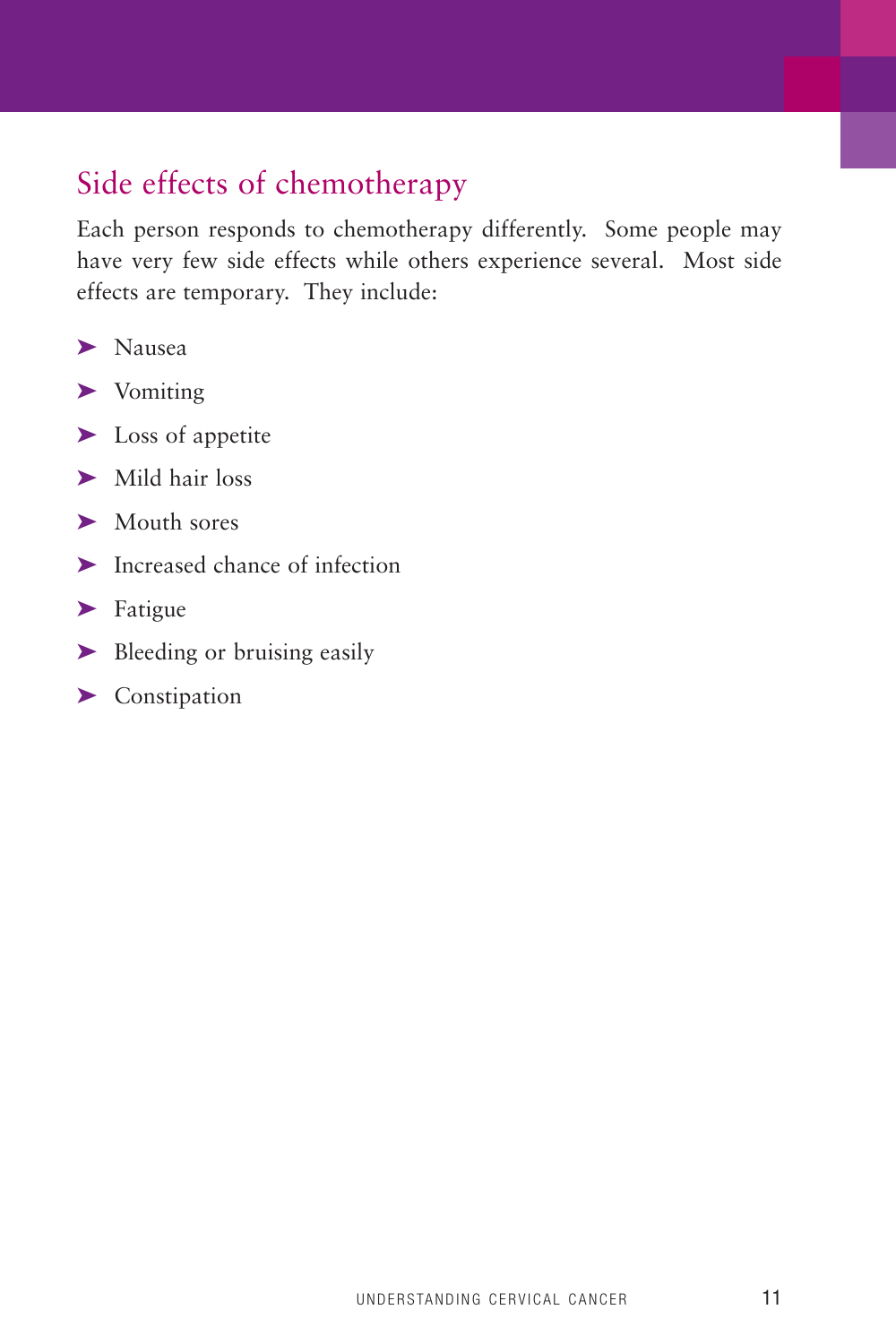# LIVING WITH CANCER **THERAPY**

The experience of being diagnosed with cervical cancer and undergoing cancer treatment may change the way you feel about your body and will affect your life in many ways. You may experience many or relatively few side effects. Being aware of the possible treatment effects may help you anticipate them and plan ways to cope.

# Fatigue

Regardless of the treatment prescribed, you are likely to experience fatigue, frequent medical appointments, and times when you do not feel well enough to take care of tasks at home. You will need to rely on family and friends to help with some of the things you usually do. You may want to consider hiring out for some chores until you feel well enough to manage again. If you know that you will not have support at home, talk frankly with your health care team as early as possible so that alternatives can be explored. Since a nourishing diet is important, be sure to ask for help, if needed, in maintaining healthy meal and snack choices in your home.

Be sure that your blood count is checked to rule out anemia as a treatable cause of fatigue. There are also medications for the relief of fatigue.

# Work life

You will probably need to be away from work quite a bit during the first month or two of your treatment. Talk with your supervisors at work and with your health care team to set up a realistic plan for work absences and return to work. Remember to tell your work supervisor that any plan must be flexible because your needs may change as treatment progresses. The Family Medical Leave Act (FMLA) offers certain protections for workers and family members who must be away from work for health reasons.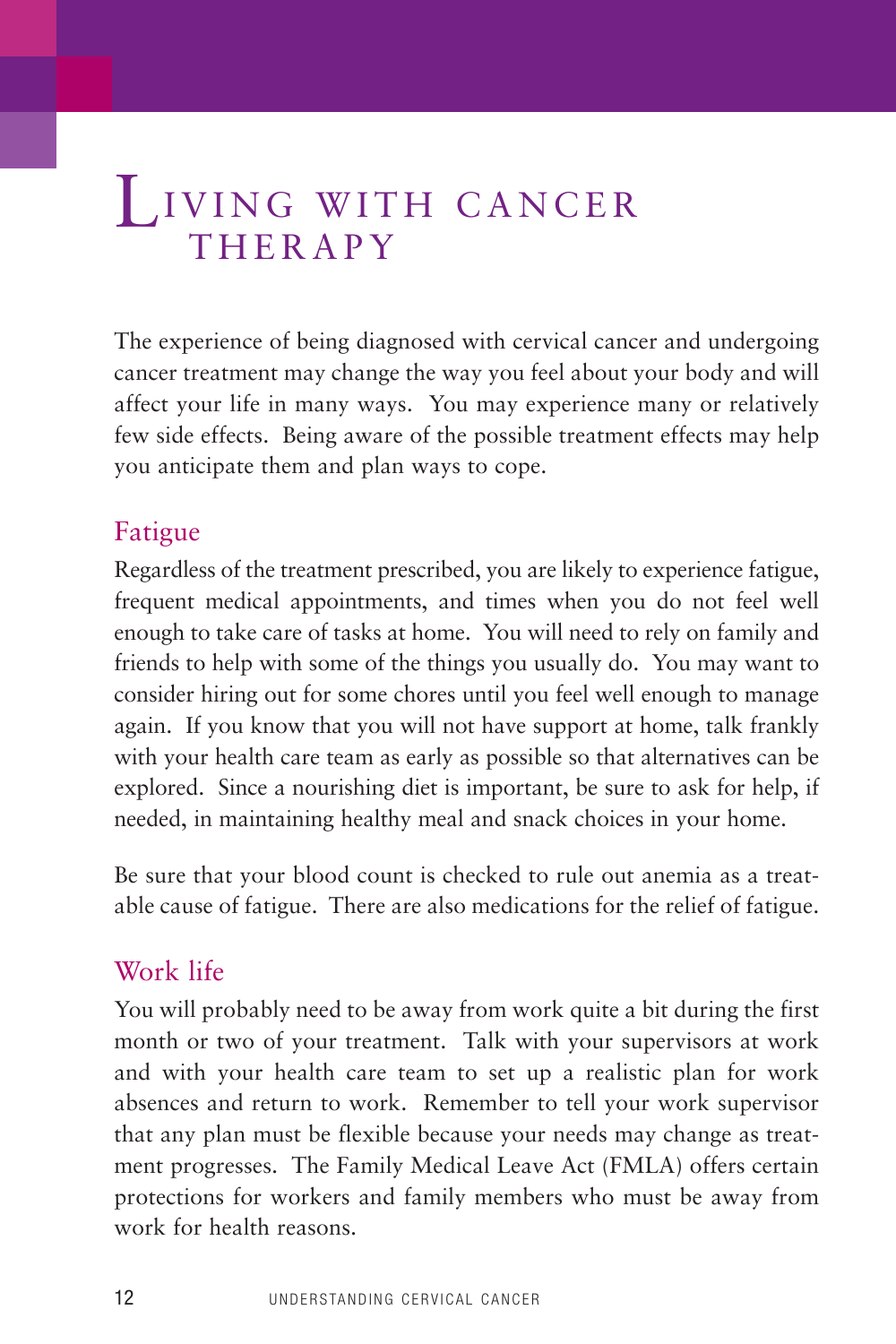# Facing the world

The effects of cancer and your cancer treatment may alter your appearance. You may appear fatigued, pale, slow moving, and you may have to face temporary mild hair loss. You may feel self-conscious because of these changes. It might help to imagine how you might feel if you saw a friend or sister looking as you do. Remember that many people are loving you rather than judging you as they notice these changes.

# Family, friendships and fun

Cancer treatment is not fun — no matter what therapy is prescribed cancer treatment and the usual side effects are no laughing matter. Still, you will have times when you feel well and ready to enjoy life. Talk to your health care team if special events are coming up such as a wedding or graduation. The timing of your treatments may be able to be adjusted so that you feel as well as possible for these special days. Don't hesitate to plan activities that you enjoy. You may have to cancel on occasion or leave a little early, but the good times will help you to find strength for the hard days.

It is often difficult for young children to understand what you are going through. Counselors are available to help you answer questions and to help your children cope. It is also a good idea to ask family and friends to help you keep your children's normal routine.

# Driving

Driving is an almost indispensable part of adult life. You should not drive if you are taking medications that cause drowsiness such as narcotic pain relievers and some nausea medications. Most women can start driving again within a few weeks of surgery and usually women can drive most days during chemotherapy and radiation therapy. Be sure to ask your health care team about driving.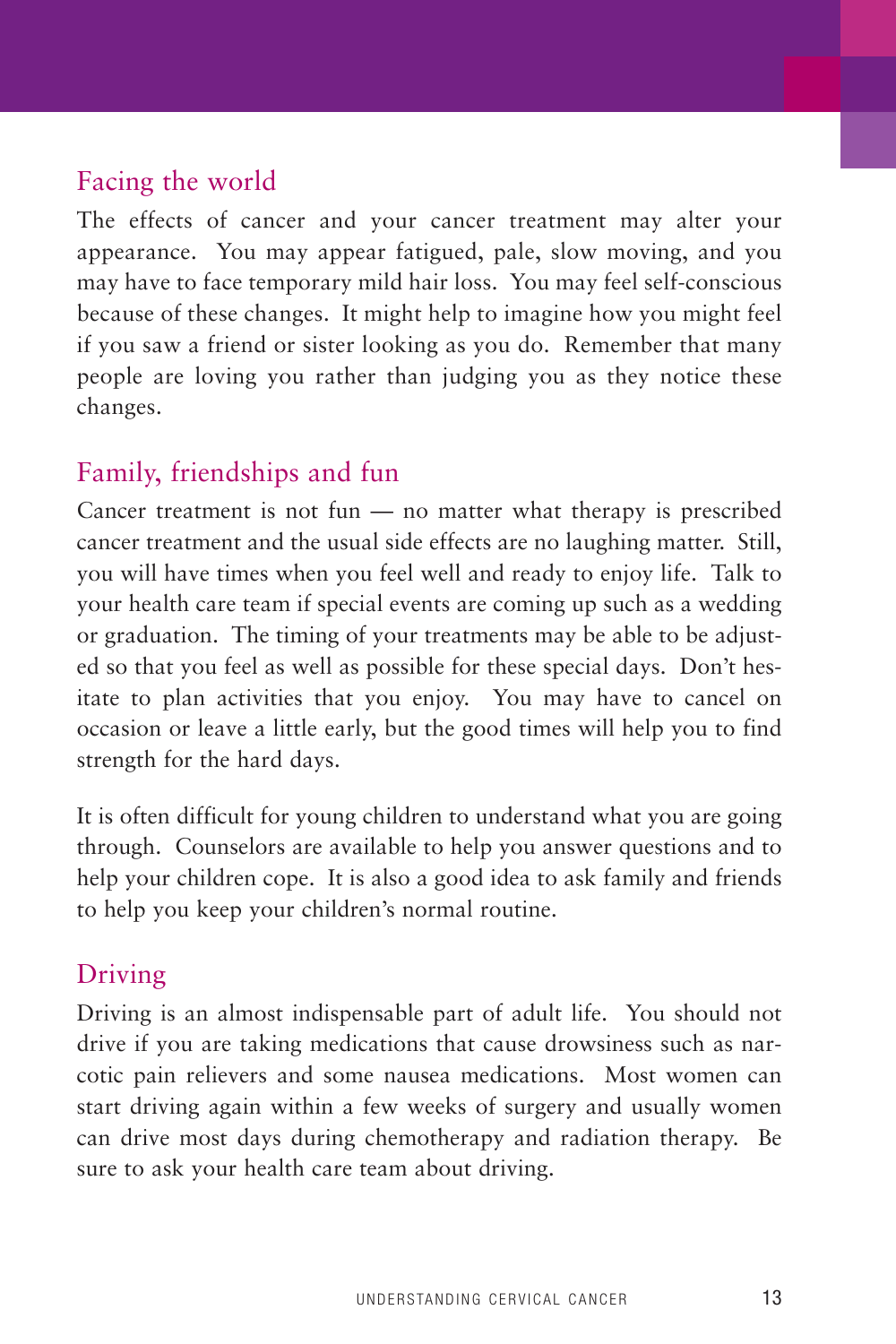# Intimacy and sexuality

During surgical recovery, radiation and/or chemotherapy treatments, your desire for sexual intercourse may be very low. This is normal for a time, but after treatment couples should work together to find ways to bring sex back into their lives. There is no need to avoid sex during radiation or chemotherapy, so let comfort be your guide. If you feel well enough to have sex, go ahead. After hysterectomy or radical hysterectomy, most surgeons recommend avoiding vaginal intercourse for four to six weeks. You may safely start to have sex again as soon as your surgeon says it's okay. Even when you don't feel well enough to have sex, keep the intimate feelings alive by holding hands, touching, cuddling and kissing. Sexual response (lubrication and orgasm) can be changed after cervical cancer treatment. Talk to your doctor or seek expert help if you or your partner are not happy with your progress toward intimacy after treatment.

### Exercise

During treatment you may find that even the stairs to your bedroom are a challenge, even if you have worked hard during your adult life to keep fit. It's discouraging, but normal, to have to reduce or interrupt your fitness routine. If you've had surgery, ask your doctor for specific guidelines about exercise. During chemotherapy or radiation adjust your exercise according to how you feel.

You should avoid overexerting or dehydrating yourself. Over the weeks and months after you finish cancer treatment you can build back toward your previous level of fitness.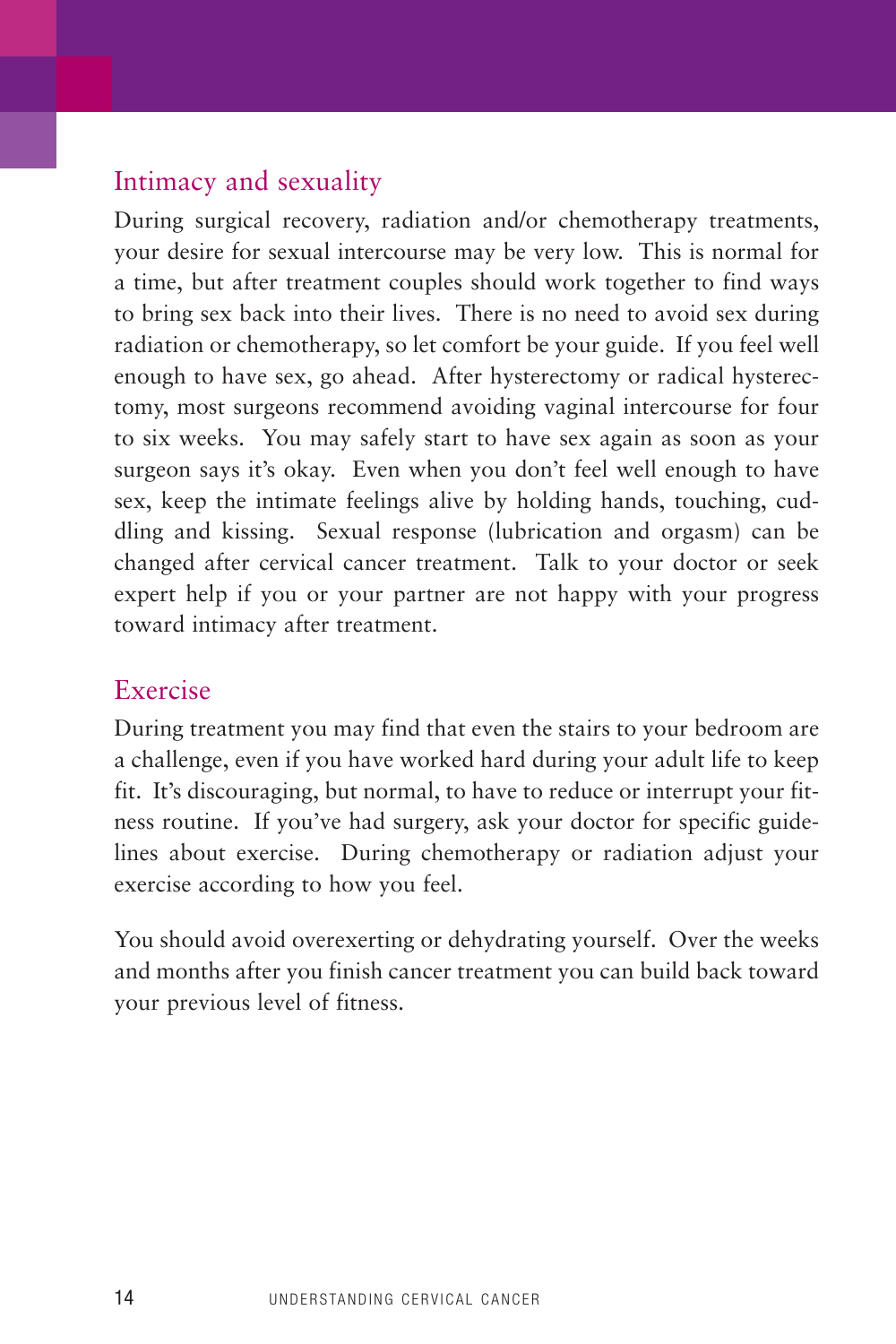## Final messages

As you go through cancer treatment be patient with yourself. Understand that a return to your full and wonderful life will take time. Your treatment team can guide you through the difficulties that you will face if they know what is troubling you. Talk openly about the things that bother you. Give yourself the time you need.

Advance Directives can be a helpful tool for clarifying your medical care wishes. We encourage both patients and families to complete one. Your health care team is available for guidance on this matter.

Nurture hope. It's up to you to take charge of your reaction even as you face the unknown of cancer. Hope helps you see the positive aspects of life.

If you have inner spiritual beliefs, reach out to your religious community to give you additional support to face each day and LIVE.

Seek support. There are many resources available to help you deal with the physical, sexual, or emotional issues you may have as result of cancer and its treatment. Specially trained counselors can help you deal with the impact of cancer on your life. Support groups are another good resource. People who are facing a situation similar to yours can come together to share their experiences and give one another advice and emotional support. To find support services in your area, talk with a member of your treatment team, or contact the resources listed below. Remember you are surrounded by a devoted health care team so let us be at your side.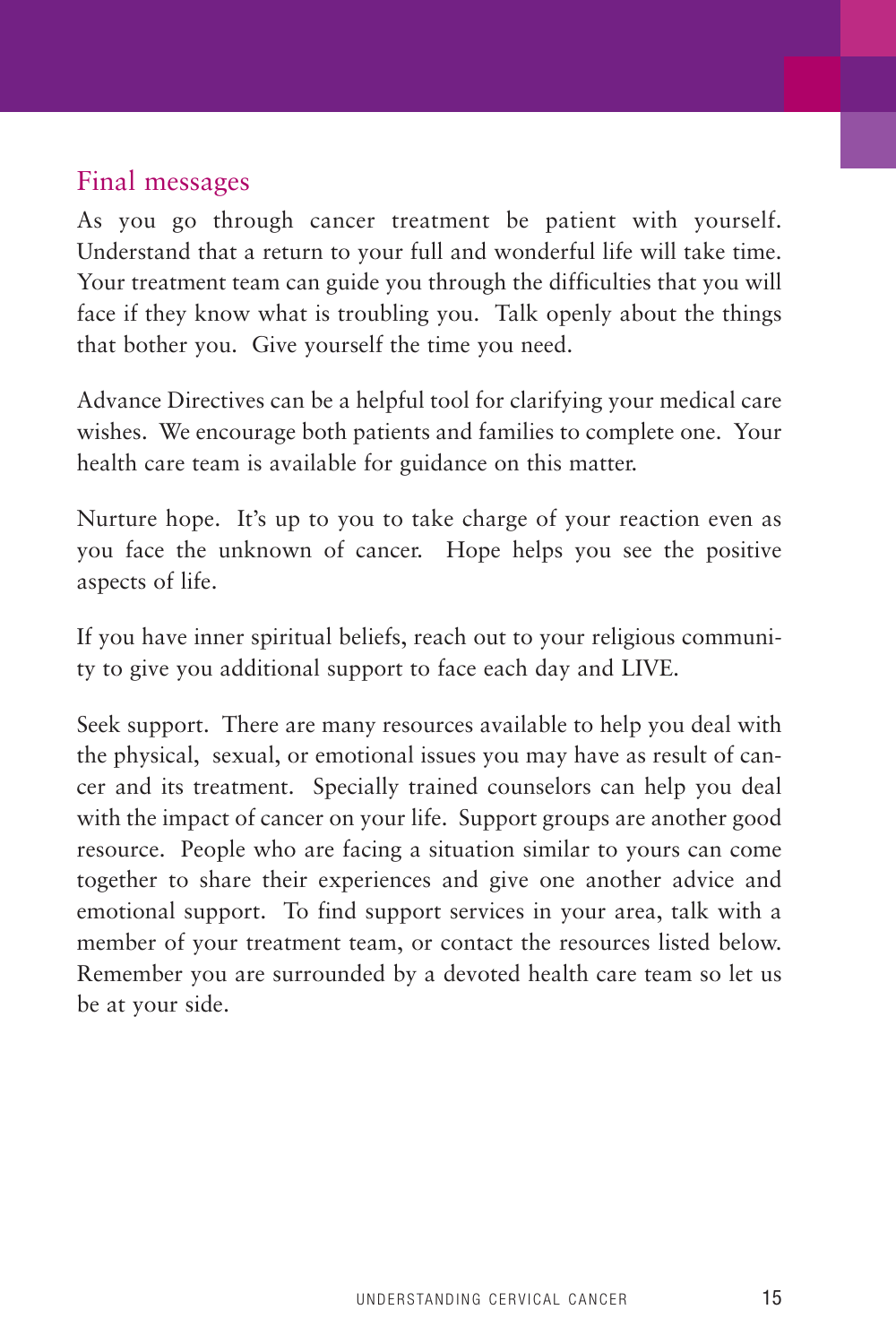# C ERVICAL CANCER RESOURCE LIST

This list was developed by the Gynecologic Cancer Foundation's National Cervical Cancer Public Education Campaign to help women diagnosed with cervical cancer, and their families, find more information about the disease and seek support. The sources in this list are provided for information only and inclusion does not constitute a recommendation.

#### **American Cancer Society**

#### www.cancer.org 1–800–ACS–2345

The American Cancer Society is dedicated to eliminating cancer as a major health problem by saving lives, diminishing suffering and preventing cancer through research, education, advocacy and service. Founded in 1913 and with national headquarters in Atlanta, the Society has 14 regional Divisions and local offices in 3,400 communities, involving millions of volunteers across the United States.

#### **American Social Health Association**

#### www.ashastd.org 919–361–8400

The American Social Health Association is dedicated to improving the health of individuals, families, and communities, with a focus on preventing sexually transmitted diseases and their harmful consequences.

#### **CancerCare**

CancerCare's mission is to help people face the many challenges of a cancer diagnosis. As the largest national nonprofit organization of its kind, CancerCare provides free professional support services including counseling, education, financial assistance, and practical help to people across the country. Our services are available to people of all ages, with all types of cancer and at any stage of the disease.

#### **Centers for Disease Control and Prevention**

#### www.cdc.gov/cancer/nbccedp/index.htm 888–842–6355

The Centers for Disease Control and Prevention (CDC) is recognized as the lead federal agency for protecting the health and safety of people-at home and abroad-providing credible information to enhance health decisions, and promoting health through strong partnerships.

#### **Eyes on the Prize**

#### www.eyesontheprize.org

EyesOnThePrize.org, a nonprofit online support group, provides information and emotional support from the survivors' perspective to women with gynecologic cancers, their families and caregivers. As a support community for living with gynecologic cancer, EyesOnThePrize.org offers survivor stories, answers to questions, resources, discussion about cervical, endometrial, uterine, ovarian, vulvar, gestational and other reproductive cancers. The site includes: warning signs, risks, diagnosis, treatment options and side effects for all gynecologic cancers; links to related sites and opportunity to join private discussion list; database of "on-the-ground" local community GYN cancer support groups.

#### **Gynecologic Cancer Foundation**

#### www.thegcf.org 312–578–1439

The mission of the Gynecologic Cancer Foundation (GCF) is to ensure public awareness of gynecologic cancer prevention, early diagnosis, and proper treatment, as well as to support research and training related to gynecologic cancers. GCF advances this mission by increasing public and private funds that aid in the development and implementation of programs to meet these goals.

#### www.cancercare.org 800–813–HOPE(4673)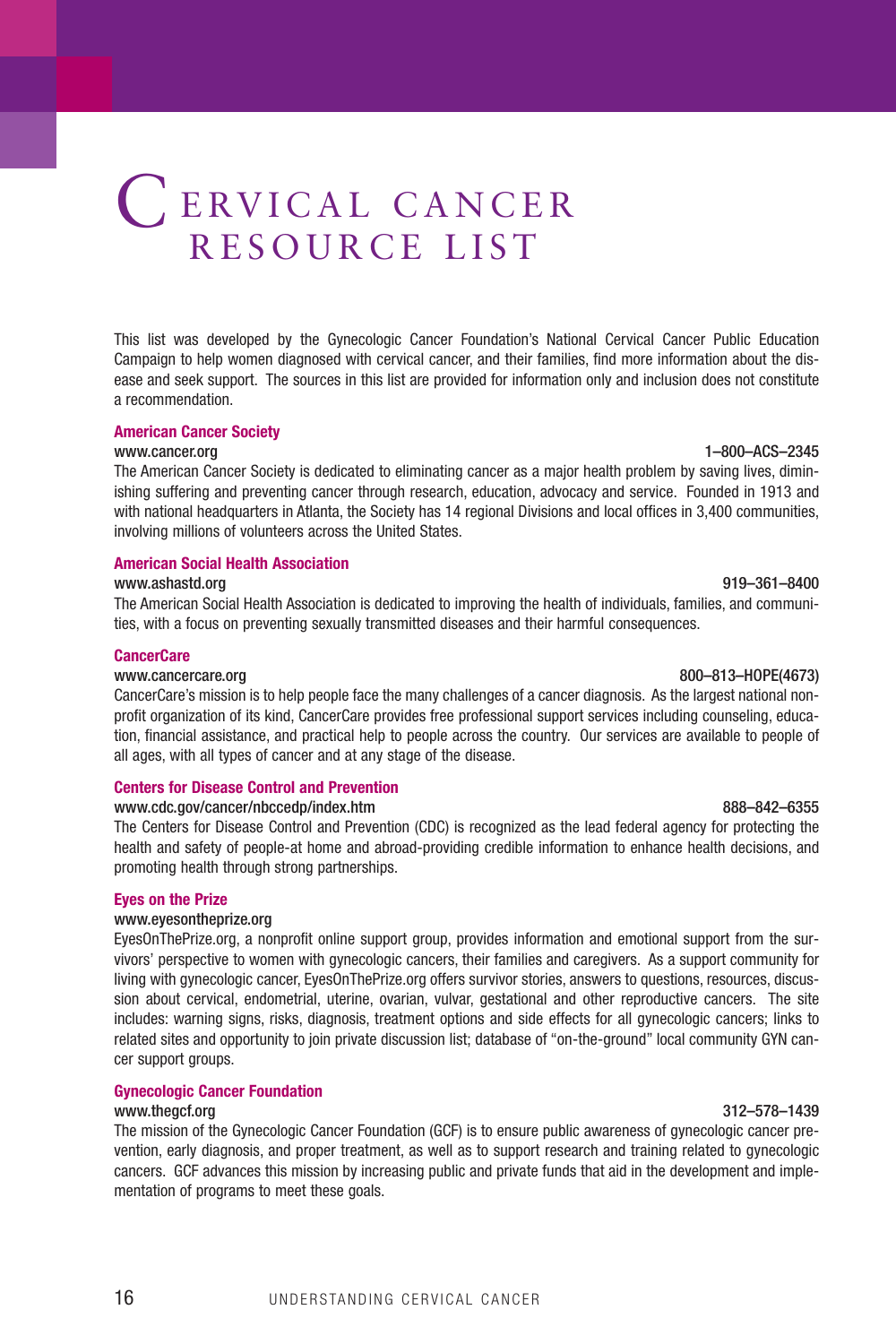#### **National Cancer Institute**

#### www.cancer.gov/cancerinfo/types/cervical/ 800–422–6237

The National Cancer Institute (NCI) is a component of the National Institutes of Health, one of eight agencies that compose the Public Health Service in the Department of Health and Human Services. The NCI, established under the National Cancer Act of 1937, is the Federal Government's principal agency for cancer research and training.

#### **National Cervical Cancer Coalition**

#### www.nccc-online.org 800–685–5531

The National Cervical Cancer Coalition (NCCC) is a coalition of women and family members/caregivers battling cervical cancer issues. Involved groups include: women's groups, cytotechnologists, pathologists, laboratories, technology companies, cancer researchers, hospitals, organizations providing cervical cancer screening programs and other related associations.

#### **OncoLink**

#### www.oncolink.com 215–349–8895

OncoLink was founded in 1994 by University of Pennsylvania cancer specialists with a mission to help cancer patients, families, health care professionals and the general public receive accurate cancer-related information at no charge. OncoLink provides comprehensive information about specific types of cancer, updates on cancer treatments and news about research advances.

#### **Society of Gynecologic Oncologists**

#### www.sgo.org 312–644–6610

The Society of Gynecologic Oncologists (SGO) formed the Gynecologic Cancer Foundation in 1991 and is a national medical specialty organization of physicians who are trained in the comprehensive management of women with malignancies of the reproductive tract. Its purpose is to improve the care of women with gynecologic cancer by encouraging research, disseminating knowledge which will raise the standards of practice in the prevention and treatment of gynecologic malignancies and cooperating with other organizations interested in women's health care, oncology and related fields.

#### **The Agency for Healthcare Research and Quality**

#### www.ahrq.gov 301–427–1364

The Agency for Healthcare Research and Quality's mission is to improve the quality, safety, efficiency, and effectiveness of health care for all Americans. Specific information about cervical cancer can be found under "Preventive Services," "Women's Health," and "Consumers & Patients" sections of the Web site.

#### **The American Society for Colposcopy and Cervical Pathology**

#### www.asccp.org 301–733–3640

Established in 1964, the American Society for Colposcopy and Cervical Pathology (ASCCP) is the organization of health care professionals committed to improving health through the study, prevention, diagnosis, and management of lower genital tract disorders.

#### **The Witness Project of Harlem**

#### www.witnessprojectharlem.org 212–659–5517

The Witness Project of Harlem is a breast and cervical cancer education project focusing on African-American women.

#### **U.S. Food and Drug Administration's Office of Women's Health**

#### www.fda.gov/womens/ 1–800–994–WOMAN

The mission of the U.S. Food and Drug Administration's Office of Women's Health is to serve as a champion for women's health both within and outside the agency.

#### **Women's Cancer Network**

#### www.wcn.org 312–578–1439

The WCN is an interactive Web site dedicated to informing women about gynecologic cancers. Its goal is to assist women who have developed cancer, as well as their families, to understand more about the disease, learn about treatment options, and gain access to new or experimental therapies. The site was developed by the Gynecologic Cancer Foundation and CancerSource. Specific information about cervical cancer can be found by clicking on "Cancer Info" from the main menu and selecting the link to "cervical cancer."